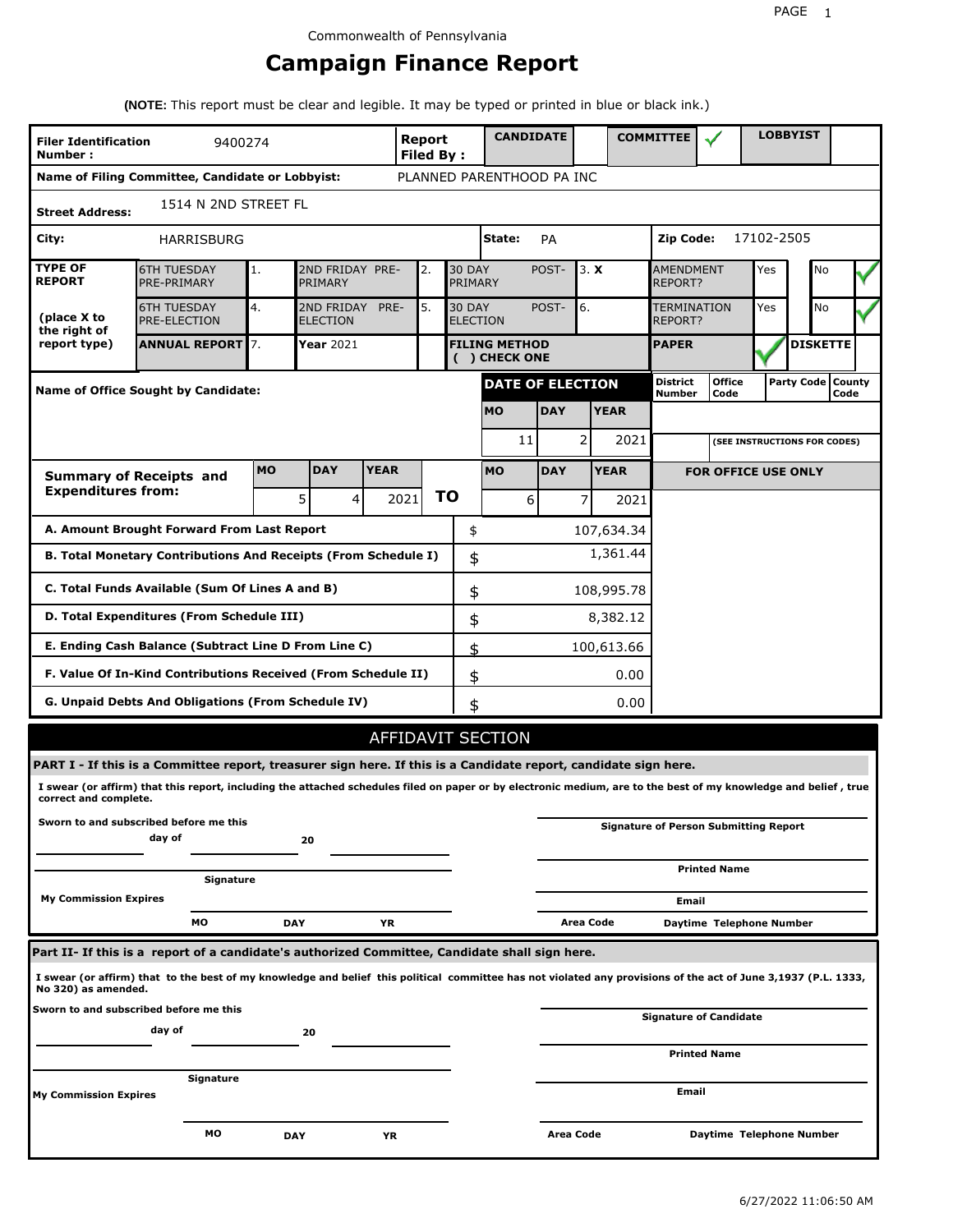## **SCHEDULE I CONTRIBUTIONS AND RECEIPTS Detailed Summary Page**

**Name of Filing Committee or Candidate Reporting Period Reporting Period** PLANNED PARENTHOOD PA INC **From:** 5/4/2021 **To:** 6/7/2021 **1. Unitemized Contributions Received - \$ 50.00 or Less Per Contributor TOTAL for the Reporting Period (1) \$** 0.00 **2. Contributions Received - \$ 50.01 To \$250.00 (From Part A and Part B) TOTAL for the Reporting Period (2) Contributions Received From Political Committees (Part A) All Other Contributions (Part B) \$ \$ \$** 0.00 0.00 0.00 **3. Contributions Received Over \$250.00 (From Part C and Part D) TOTAL for the Reporting Period (3) Contributions Received From Political Committees (Part C) All Other Contributions (Part D) \$ \$ \$** 0.00 1,361.44 1,361.44 **4. Other Receipts, Refunds, Interest Earned, Returned Checks, Etc . (From Part E) TOTAL for the Reporting Period (4) \$** 0.00 **Total Monetary Contributions and Receipts During this Reporting Period (Add and enter amount totals from Boxes 1,2,3 and 4; also enter this amount on Page1, Report Cover Page, Item B.) \$** 1,361.44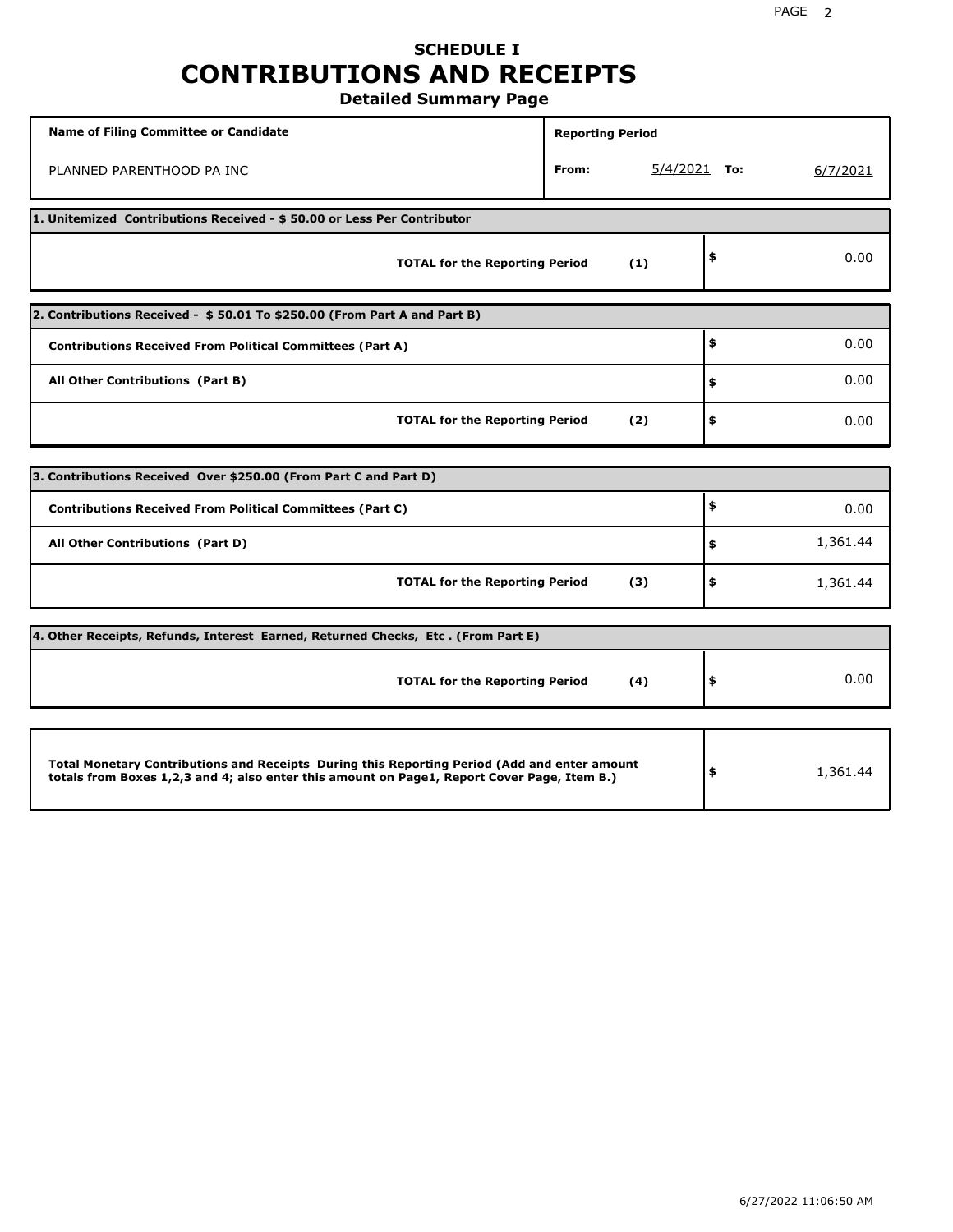PAGE 3

# **PART A CONTRIBUTIONS RECEIVED FROM POLITICAL COMMITTEES**

**\$50.01 TO \$250.00**

 **Use this Part to itemize only contributions received from political committees with an aggregate value from \$50.01 to \$250.00 in the reporting period.**

| Name of Filing Committee or Candidate      |              |                   | <b>Reporting Period</b> |             |             |    |                   |
|--------------------------------------------|--------------|-------------------|-------------------------|-------------|-------------|----|-------------------|
|                                            |              |                   | From:                   |             | To:         |    |                   |
|                                            |              |                   |                         | <b>DATE</b> |             |    | <b>AMOUNT</b>     |
| <b>Full Name of Contributing Committee</b> |              |                   | <b>MO</b>               | <b>DAY</b>  | <b>YEAR</b> |    |                   |
| <b>Mailing Address</b>                     |              |                   |                         |             |             | \$ | 0.00              |
| City                                       | <b>State</b> | Zip Code (Plus 4) |                         |             |             |    |                   |
|                                            |              |                   |                         |             |             |    | <b>PAGE TOTAL</b> |
|                                            |              |                   |                         |             |             |    |                   |

**Enter Grand Total of Part A on Schedule I, Detailed Summary Page, Section 2.**

**\$** 0.00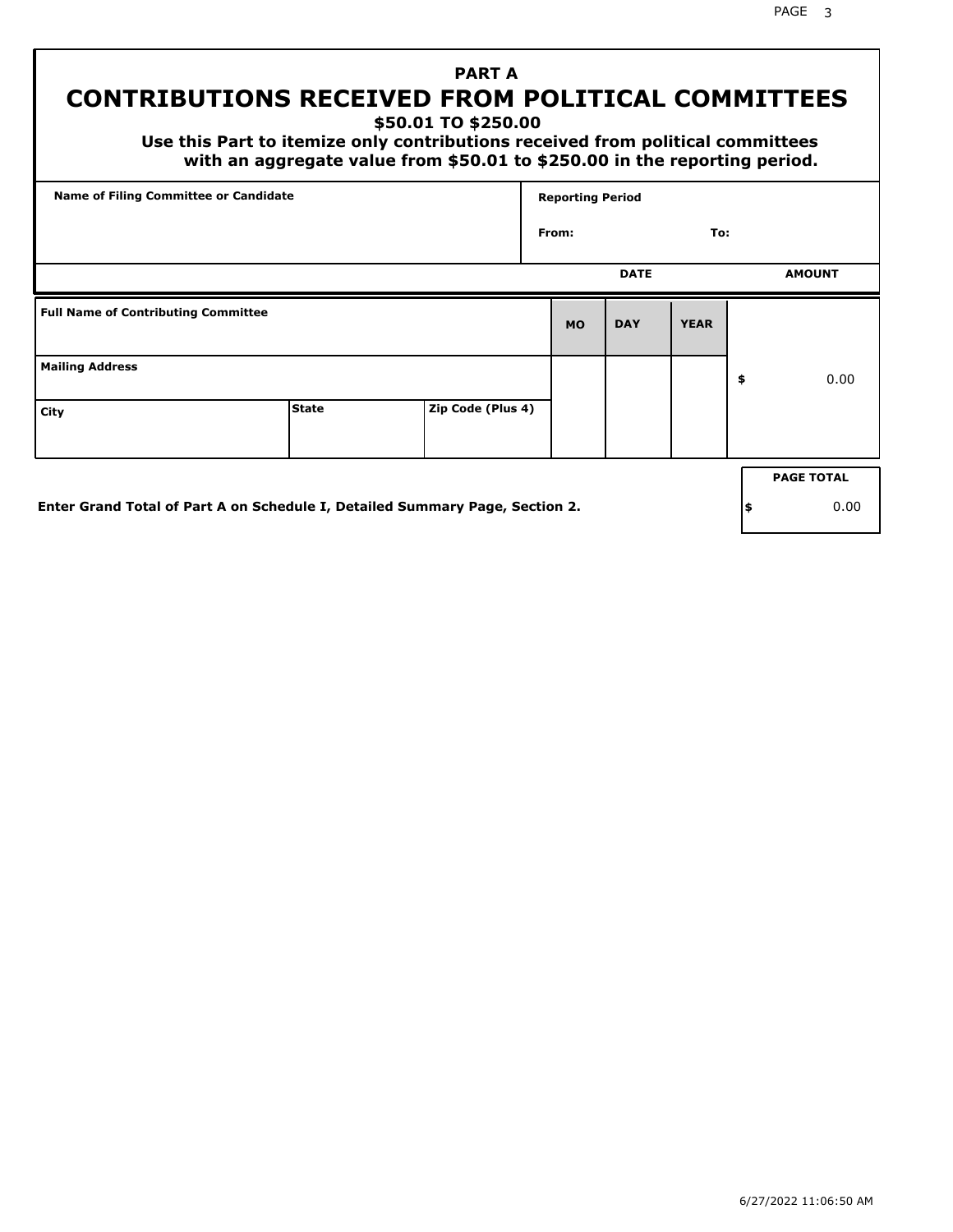| <b>PART B</b><br><b>ALL OTHER CONTRIBUTIONS</b><br>\$50.01 TO \$250.00<br>Use this Part to itemize all other contributions with an aggregate value from<br>\$50.01 to \$250.00 in the reporting period.<br>(Exclude contributions from political committees reported in Part A) |              |                   |  |                         |             |             |    |               |  |
|---------------------------------------------------------------------------------------------------------------------------------------------------------------------------------------------------------------------------------------------------------------------------------|--------------|-------------------|--|-------------------------|-------------|-------------|----|---------------|--|
| <b>Name of Filing Committee or Candidate</b>                                                                                                                                                                                                                                    |              |                   |  | <b>Reporting Period</b> |             |             |    |               |  |
| From:<br>To:                                                                                                                                                                                                                                                                    |              |                   |  |                         |             |             |    |               |  |
|                                                                                                                                                                                                                                                                                 |              |                   |  |                         | <b>DATE</b> |             |    | <b>AMOUNT</b> |  |
| <b>Full Name of Contributor</b>                                                                                                                                                                                                                                                 |              |                   |  | <b>MO</b>               | <b>DAY</b>  | <b>YEAR</b> |    |               |  |
| <b>Mailing Address</b>                                                                                                                                                                                                                                                          |              |                   |  |                         |             |             | \$ | 0.00          |  |
| City                                                                                                                                                                                                                                                                            | <b>State</b> | Zip Code (Plus 4) |  |                         |             |             |    |               |  |
| <b>PAGE TOTAL</b>                                                                                                                                                                                                                                                               |              |                   |  |                         |             |             |    |               |  |
| Enter Grand Total of Part A on Schedule I, Detailed Summary Page, Section 2.<br>0.00<br>\$                                                                                                                                                                                      |              |                   |  |                         |             |             |    |               |  |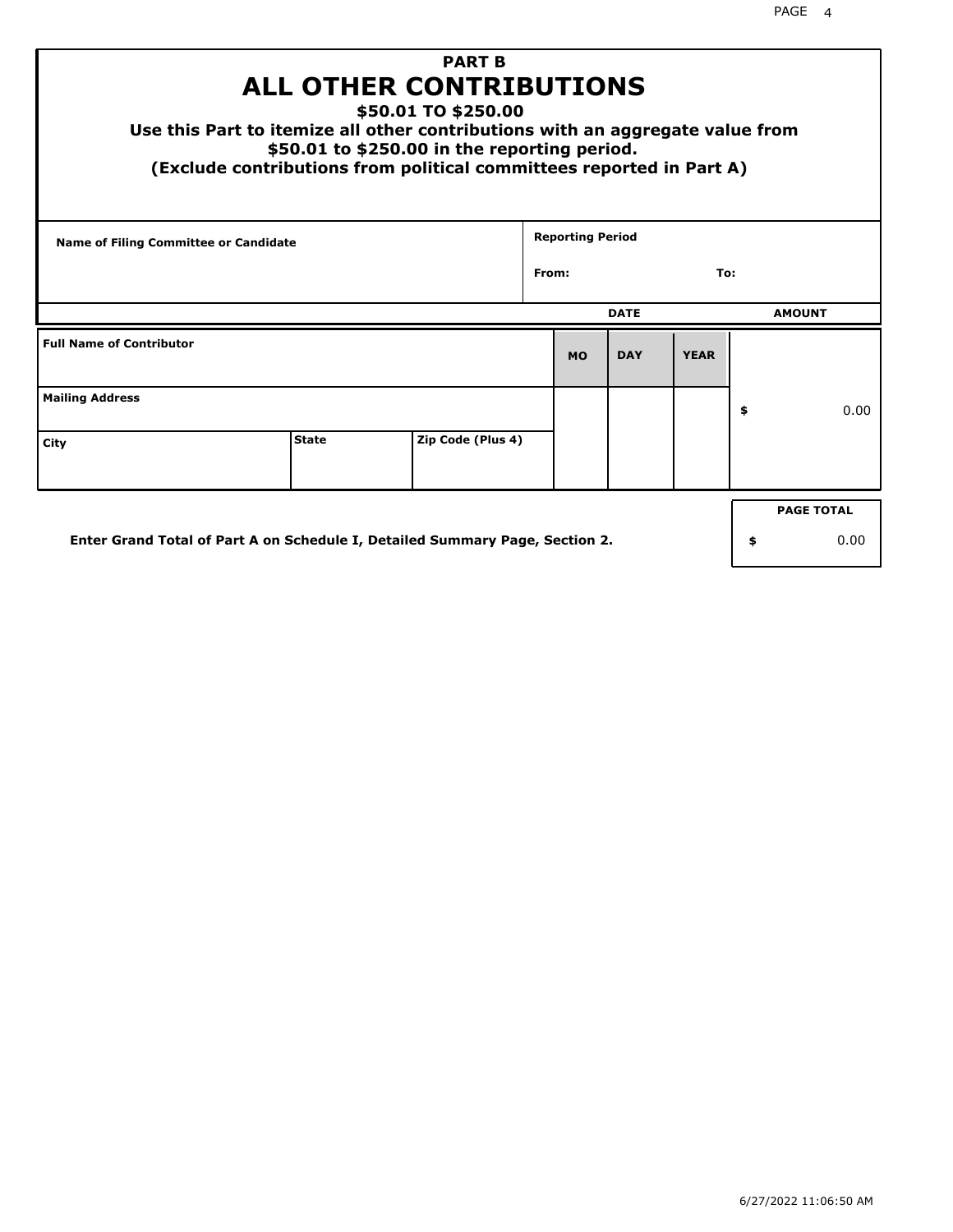# **PART C Contributions Received From Political Committees**

**OVER \$250.00**

 **Use this Part to itemize only contributions received from Political committees with an aggregate value from Over \$250.00 in the reporting period.**

| Name of Filing Committee or Candidate                                        |              |  | <b>Reporting Period</b> |           |             |             |    |                   |  |
|------------------------------------------------------------------------------|--------------|--|-------------------------|-----------|-------------|-------------|----|-------------------|--|
|                                                                              |              |  | From:                   |           |             | To:         |    |                   |  |
|                                                                              |              |  |                         |           | <b>DATE</b> |             |    | <b>AMOUNT</b>     |  |
| <b>Full Name of Contributing Committee</b>                                   |              |  |                         | <b>MO</b> | <b>DAY</b>  | <b>YEAR</b> |    |                   |  |
| <b>Mailing Address</b>                                                       |              |  |                         |           |             |             | \$ | 0.00              |  |
| City                                                                         | <b>State</b> |  | Zip Code (Plus 4)       |           |             |             |    |                   |  |
|                                                                              |              |  |                         |           |             |             |    | <b>PAGE TOTAL</b> |  |
| Enter Grand Total of Part C on Schedule I, Detailed Summary Page, Section 3. |              |  |                         |           |             |             | \$ | 0.00              |  |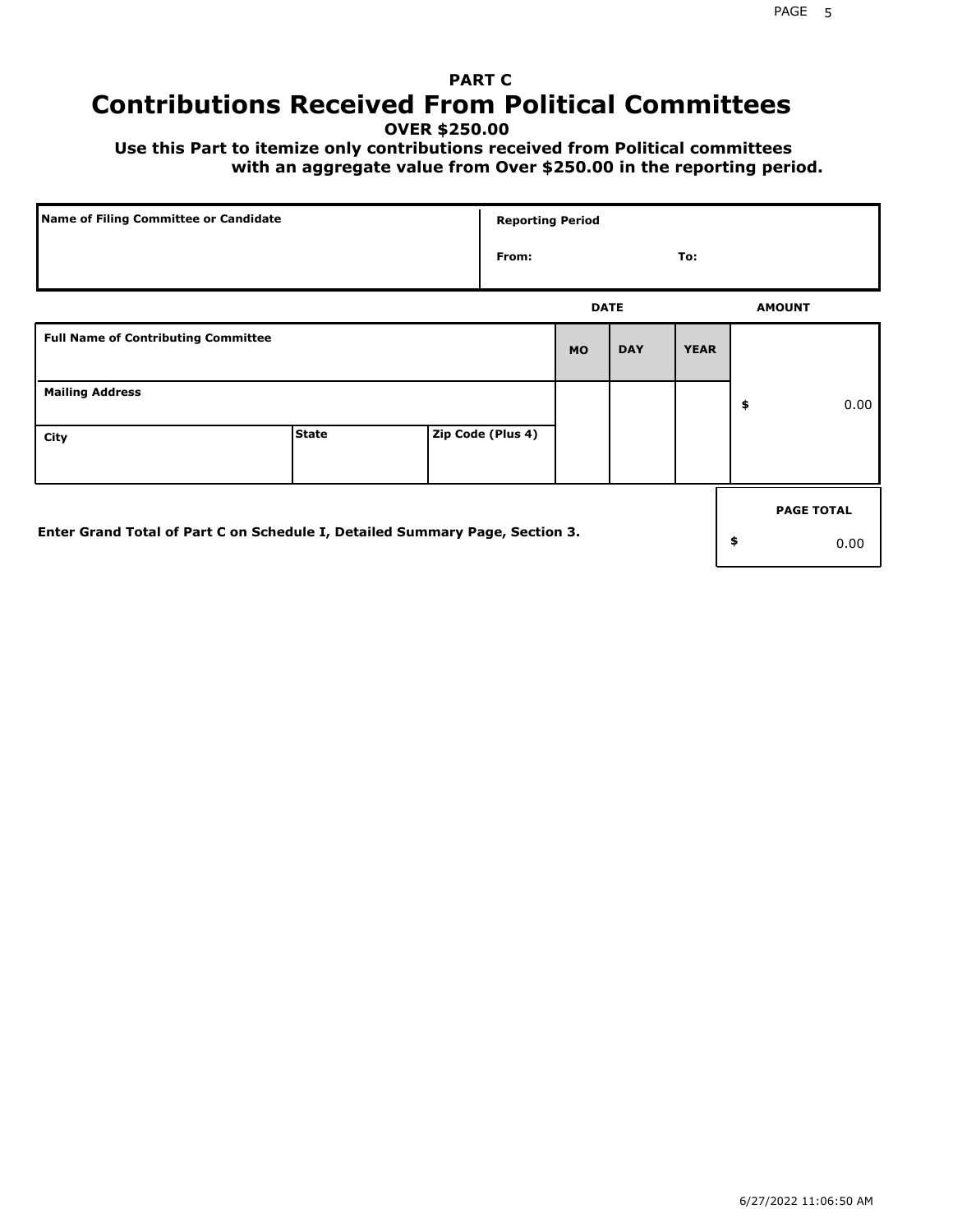## **PART D ALL OTHER CONTRIBUTIONS**

### **OVER \$250.00**

## **Use this Part to itemize all other contributions with an aggregate value of**

 **over \$250.00 in the reporting period.**

 **(Exclude contributions from political committees reported in Part C.)** 

| Name of Filing Committee or Candidate                           |                    |                            |  | <b>Reporting Period</b> |                              |                   |                |  |  |  |  |
|-----------------------------------------------------------------|--------------------|----------------------------|--|-------------------------|------------------------------|-------------------|----------------|--|--|--|--|
| PLANNED PARENTHOOD PA INC                                       |                    |                            |  | From:                   |                              | $5/4/2021$ To:    | 6/7/2021       |  |  |  |  |
|                                                                 |                    |                            |  |                         | <b>DATE</b><br><b>AMOUNT</b> |                   |                |  |  |  |  |
| <b>Full Name of Contributor</b><br>PLANNED PARENTHOOD ADVOCATES |                    |                            |  | <b>MO</b>               | <b>DAY</b>                   | <b>YEAR</b>       |                |  |  |  |  |
| <b>Mailing</b><br>1514 N 2nd Street<br><b>Address</b>           |                    |                            |  |                         |                              |                   | \$<br>1,361.44 |  |  |  |  |
| City<br>Harrisburg                                              | <b>State</b><br>PA | Zip Code (Plus 4)<br>17102 |  | 6                       | 7                            | 2021              |                |  |  |  |  |
| <b>Employer Name</b><br>Planned Parenthood PA Advocates         |                    |                            |  | Occupation              |                              | Advocacy          |                |  |  |  |  |
| <b>Employer Mailing Address/Principal Place of</b><br>Business  | City               | State                      |  |                         |                              | Zip Code (Plus 4) |                |  |  |  |  |

Harrisburg | PA | 17102

**Enter Grand Total of Part C on Schedule I, Detailed Summary Page, Section 3.**

1514 N 2nd Street

1,361.44

**PAGE TOTAL**

**\$**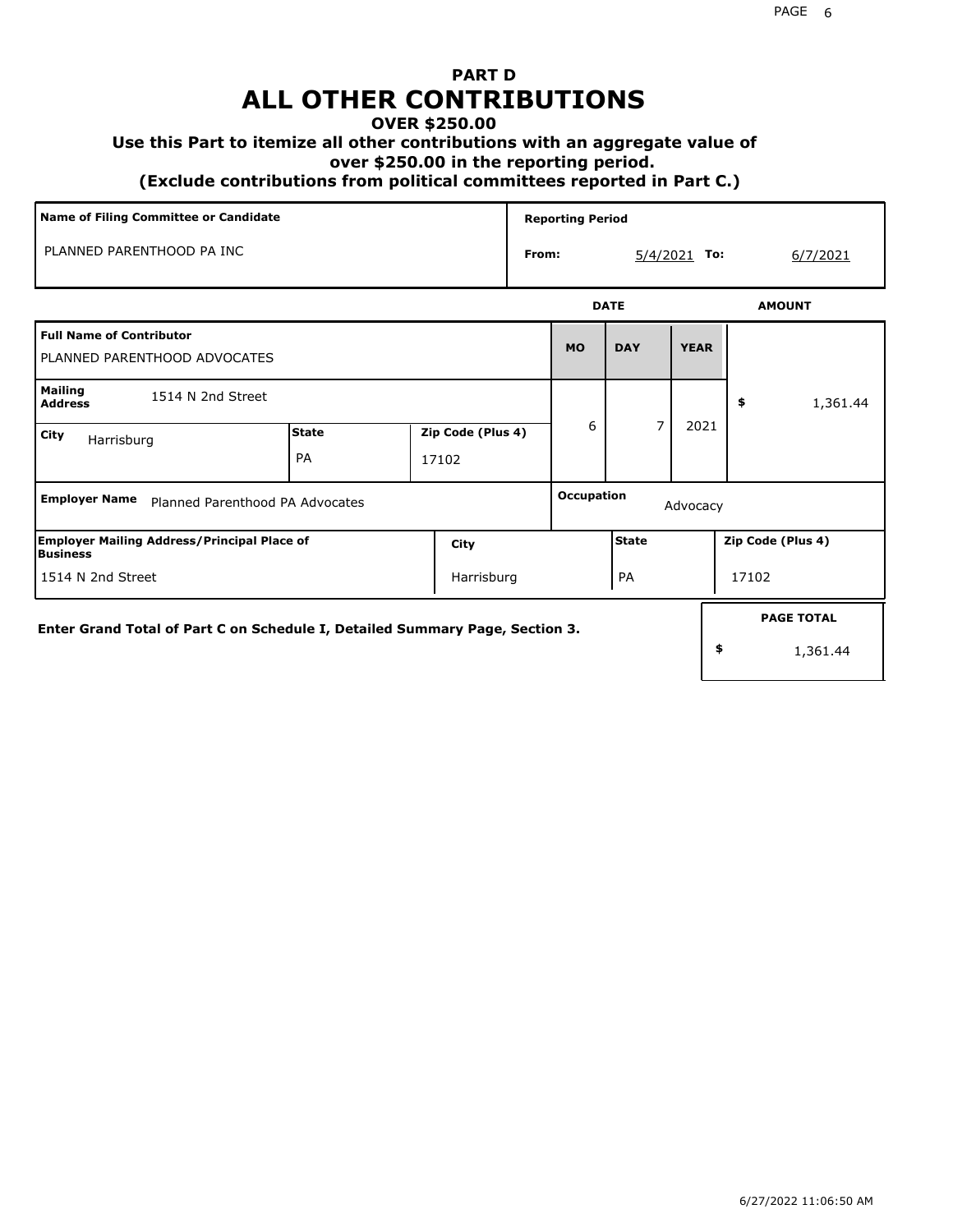## **PART E OTHER RECEIPTS**

#### **REFUNDS, INTEREST INCOME, RETURNED CHECKS, ETC.**

 **Use this Part to report refunds received, interest earned, returned checks and**

## **prior expenditures that were returned to the filer.**

| Name of Filing Committee or Candidate                                        |              |                   | <b>Reporting Period</b> |           |             |             |    |                   |      |
|------------------------------------------------------------------------------|--------------|-------------------|-------------------------|-----------|-------------|-------------|----|-------------------|------|
|                                                                              |              |                   | From:                   |           |             | To:         |    |                   |      |
|                                                                              |              |                   |                         |           | <b>DATE</b> |             |    | <b>AMOUNT</b>     |      |
| <b>Full Name</b>                                                             |              |                   |                         | <b>MO</b> | <b>DAY</b>  | <b>YEAR</b> |    |                   |      |
| <b>Mailing Address</b>                                                       |              |                   |                         |           |             |             | \$ |                   | 0.00 |
| City                                                                         | <b>State</b> | Zip Code (Plus 4) |                         |           |             |             |    |                   |      |
| <b>Receipt Description</b>                                                   |              |                   |                         |           |             |             |    |                   |      |
|                                                                              |              |                   |                         |           |             |             |    | <b>PAGE TOTAL</b> |      |
| Enter Grand Total of Part E on Schedule I, Detailed Summary Page, Section 4. |              |                   |                         |           |             |             | \$ |                   | 0.00 |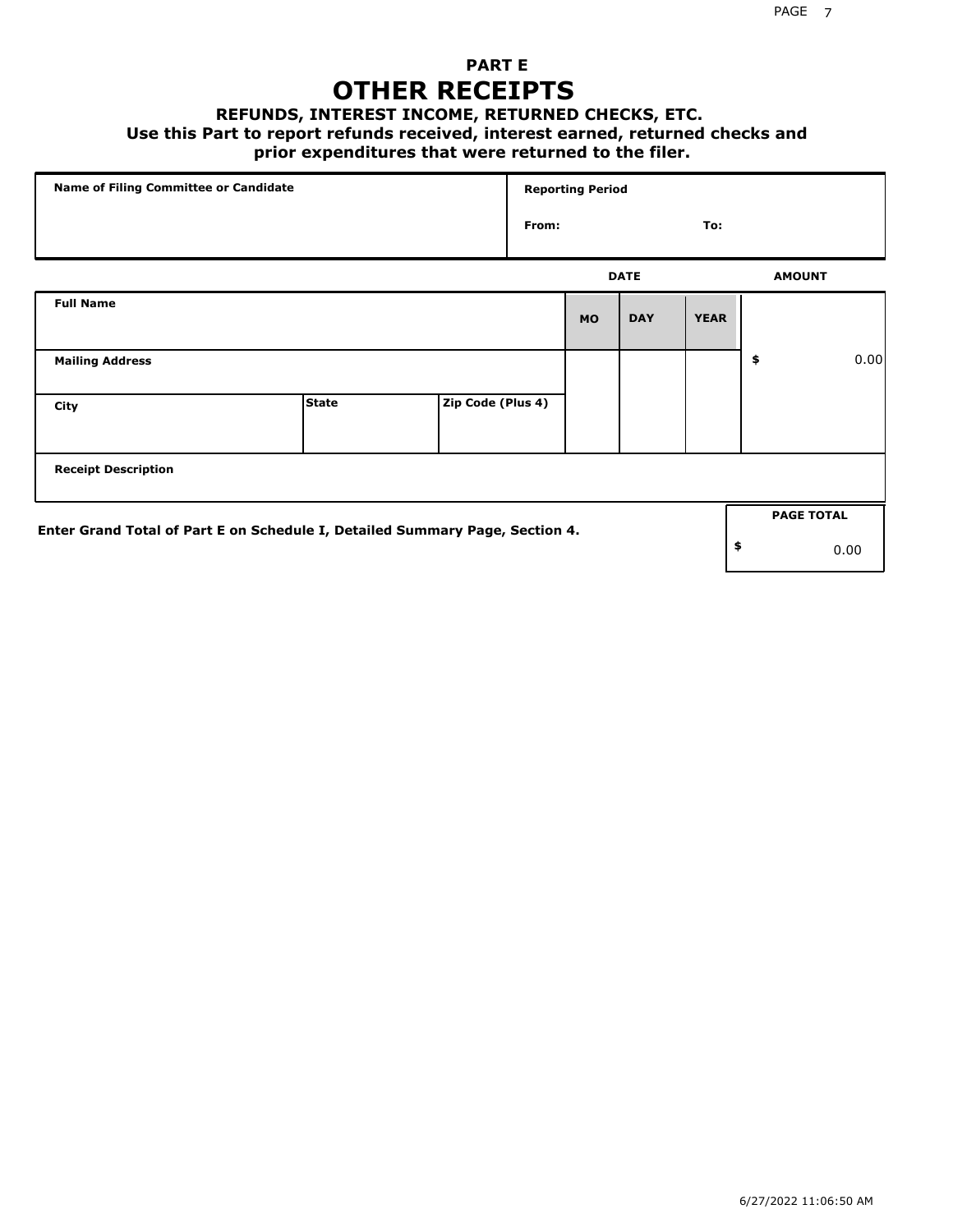### **SCHEDULE II IN-KIND CONTRIBUTIONS AND VALUABLE THINGS RECEIVED USE THIS SCHEDULE TO REPORT ALL IN-KIND CONTRIBUTIONS OF VALUABLE THINGS**

### **DURING THE REPORTING PERIOD.**

**Detailed Summary Page**

| <b>Name of Filing Committee or Candidate</b>                                                                                                                                | <b>Reporting Period</b> |                |          |
|-----------------------------------------------------------------------------------------------------------------------------------------------------------------------------|-------------------------|----------------|----------|
| PLANNED PARENTHOOD PA INC                                                                                                                                                   | From:                   | $5/4/2021$ To: | 6/7/2021 |
| 1. UNITEMIZED IN-KIND CONTRIBUTIONS RECEIVED - VALUE OF \$50.00 OR LESS PER CONTRIBUTOR                                                                                     |                         |                |          |
| <b>TOTAL for the Reporting Period</b>                                                                                                                                       | (1)                     | \$             | 0.00     |
| 2. IN-KIND CONTRIBUTIONS RECEIVED - VALUE OF \$50.01 TO \$250.00 (FROM PART F)                                                                                              |                         |                |          |
| <b>TOTAL for the Reporting Period</b>                                                                                                                                       | (2)                     | \$             | 0.00     |
| 3. IN-KIND CONTRIBUTION RECIEVED - VALUE OVER \$250.00 (FROM PART G)                                                                                                        |                         |                |          |
| <b>TOTAL for the Reporting Period</b>                                                                                                                                       | (3)                     | \$             | 0.00     |
| TOTAL VALUE OF IN-KIND CONTRIBUTIONS DURING THIS REPORTING PERIOD (Add and enter<br>amount totals from Boxes 1,2, and 3; also enter on Page 1, Reports Cover Page, Item F.) |                         | \$             | 0.00     |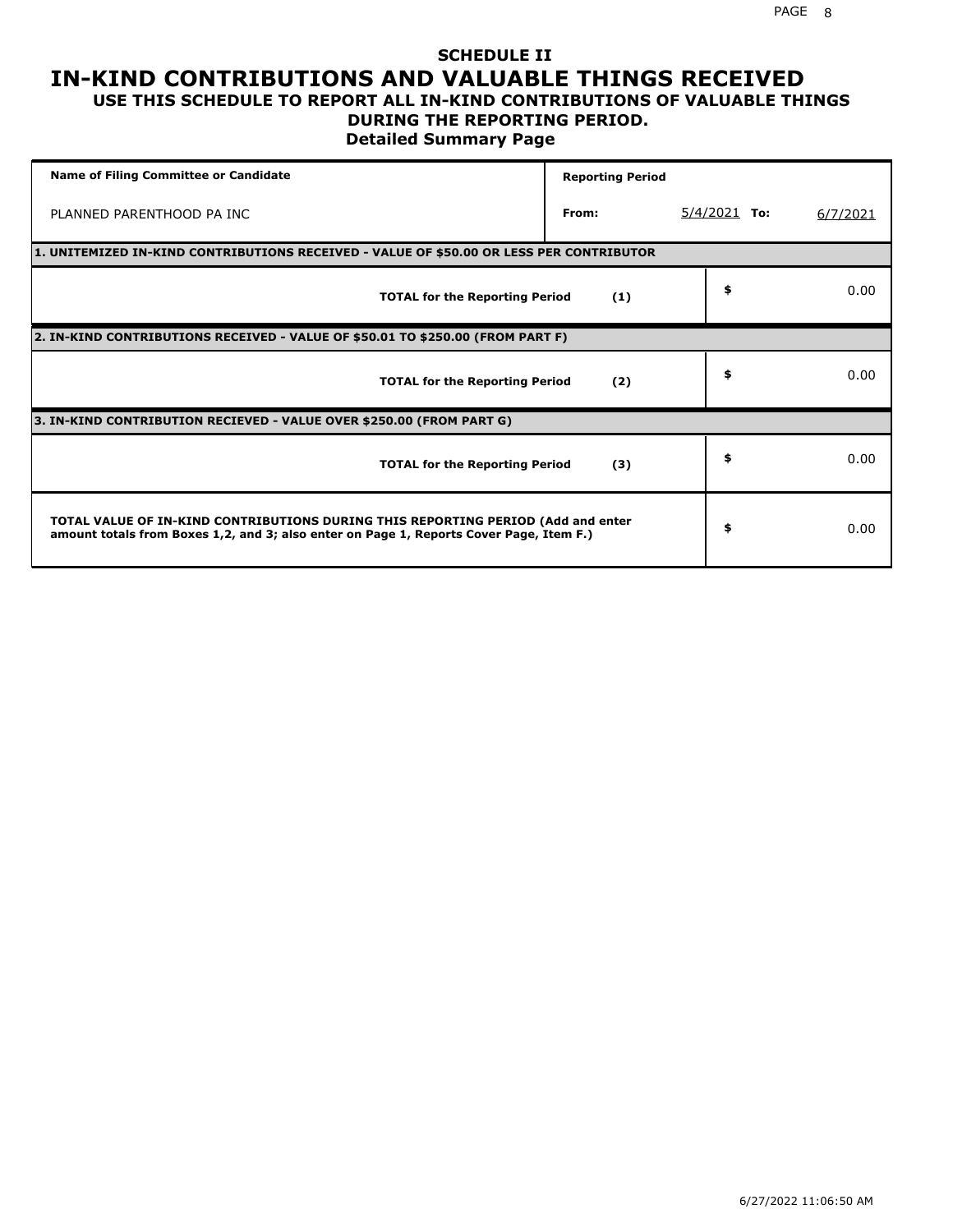## **SCHEDULE II PART F IN-KIND CONTRIBUTIONS RECEIVED**

## **VALUE OF \$50.01 TO \$250.00**

| Name of Filing Committee or Candidate                                                                         |              |                   | <b>Reporting Period</b> |               |             |                   |      |  |
|---------------------------------------------------------------------------------------------------------------|--------------|-------------------|-------------------------|---------------|-------------|-------------------|------|--|
|                                                                                                               | From:        |                   |                         | To:           |             |                   |      |  |
|                                                                                                               |              | <b>DATE</b>       |                         | <b>AMOUNT</b> |             |                   |      |  |
| <b>Full Name of Contributor</b>                                                                               |              |                   | <b>MO</b>               | <b>DAY</b>    | <b>YEAR</b> |                   |      |  |
| <b>Mailing Address</b>                                                                                        |              |                   |                         |               |             | \$                | 0.00 |  |
| City                                                                                                          | <b>State</b> | Zip Code (Plus 4) |                         |               |             |                   |      |  |
| <b>Description of Contribution:</b>                                                                           |              |                   |                         |               |             |                   |      |  |
| Enter Grand Total of Part F on Schedule II, In-Kind Contributions Detailed Summary Page,<br><b>Section 2.</b> |              |                   |                         |               |             | <b>PAGE TOTAL</b> |      |  |
|                                                                                                               |              |                   |                         |               | \$          |                   | 0.00 |  |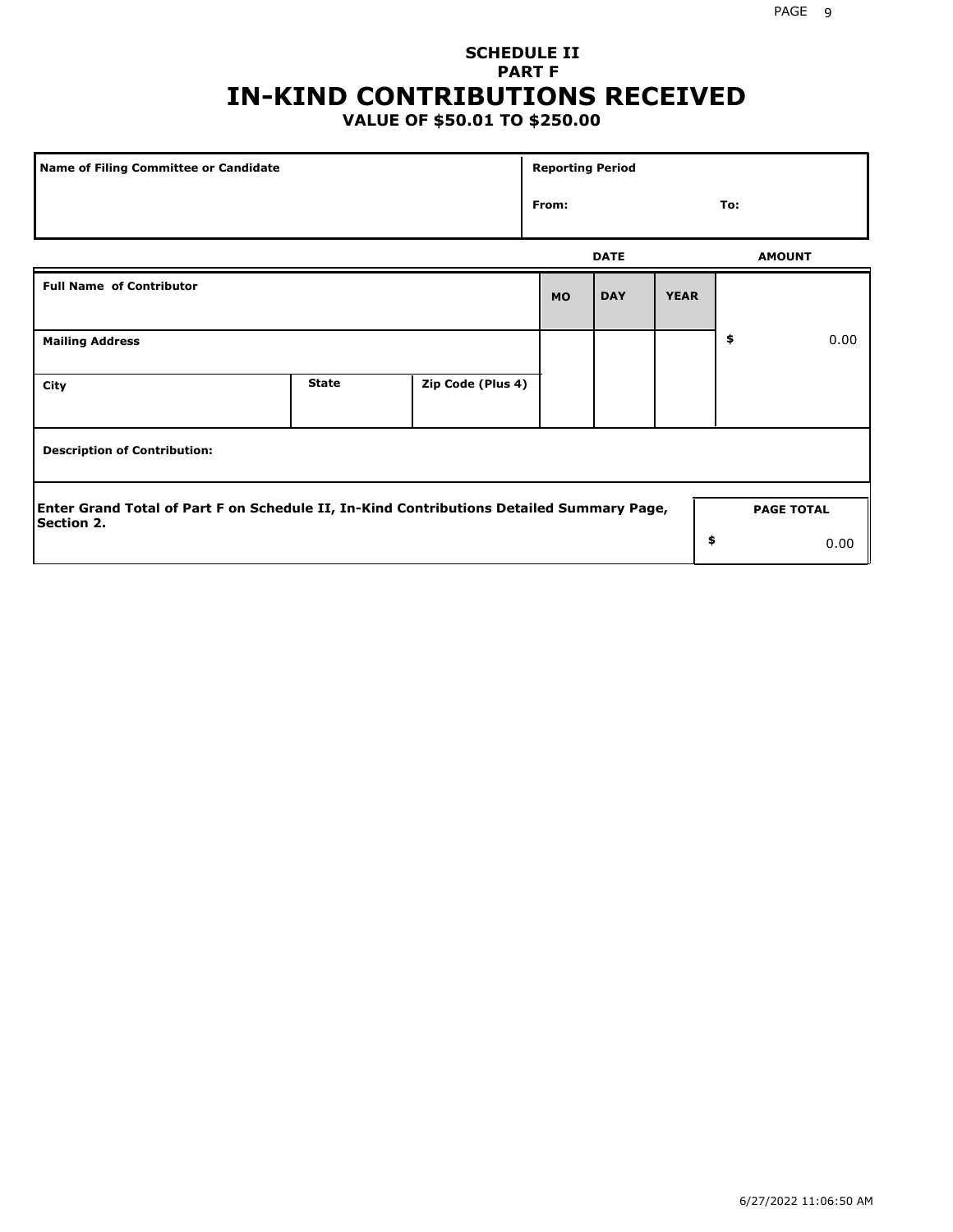## **SCHEDULE II PART G IN-KIND CONTRIBUTIONS RECEIVED VALUE OVER \$250.00**

| Name of Filing Committee or Candidate                                 |              |      |                  | <b>Reporting Period</b> |                   |                                                                  |             |             |    |               |
|-----------------------------------------------------------------------|--------------|------|------------------|-------------------------|-------------------|------------------------------------------------------------------|-------------|-------------|----|---------------|
|                                                                       |              |      |                  |                         |                   | From:<br>To:                                                     |             |             |    |               |
|                                                                       |              |      |                  |                         |                   |                                                                  | <b>DATE</b> |             |    | <b>AMOUNT</b> |
| <b>Full Name of Contributor</b>                                       |              |      |                  |                         |                   | <b>MO</b>                                                        | <b>DAY</b>  | <b>YEAR</b> |    |               |
| <b>Mailing Address</b>                                                |              |      |                  |                         |                   |                                                                  |             |             | \$ | 0.00          |
| City                                                                  | <b>State</b> |      | Zip Code(Plus 4) |                         |                   |                                                                  |             |             |    |               |
| <b>Employer of Contributor</b>                                        |              |      |                  |                         | <b>Occupation</b> |                                                                  |             |             |    |               |
| <b>Employer Mailing Address/Principal Place of</b><br><b>Business</b> |              | City |                  | <b>State</b>            |                   | <b>Zip Code(Plus</b><br><b>Description of Contribution</b><br>4) |             |             |    |               |

| <b>Enter Grand Total of Part G on Schedule II, In-Kind Contributions Detailed</b> |  | <b>PAGE TOTAL</b> |
|-----------------------------------------------------------------------------------|--|-------------------|
| <b>Summary Page, Section 3.</b>                                                   |  | 0.00              |
|                                                                                   |  |                   |